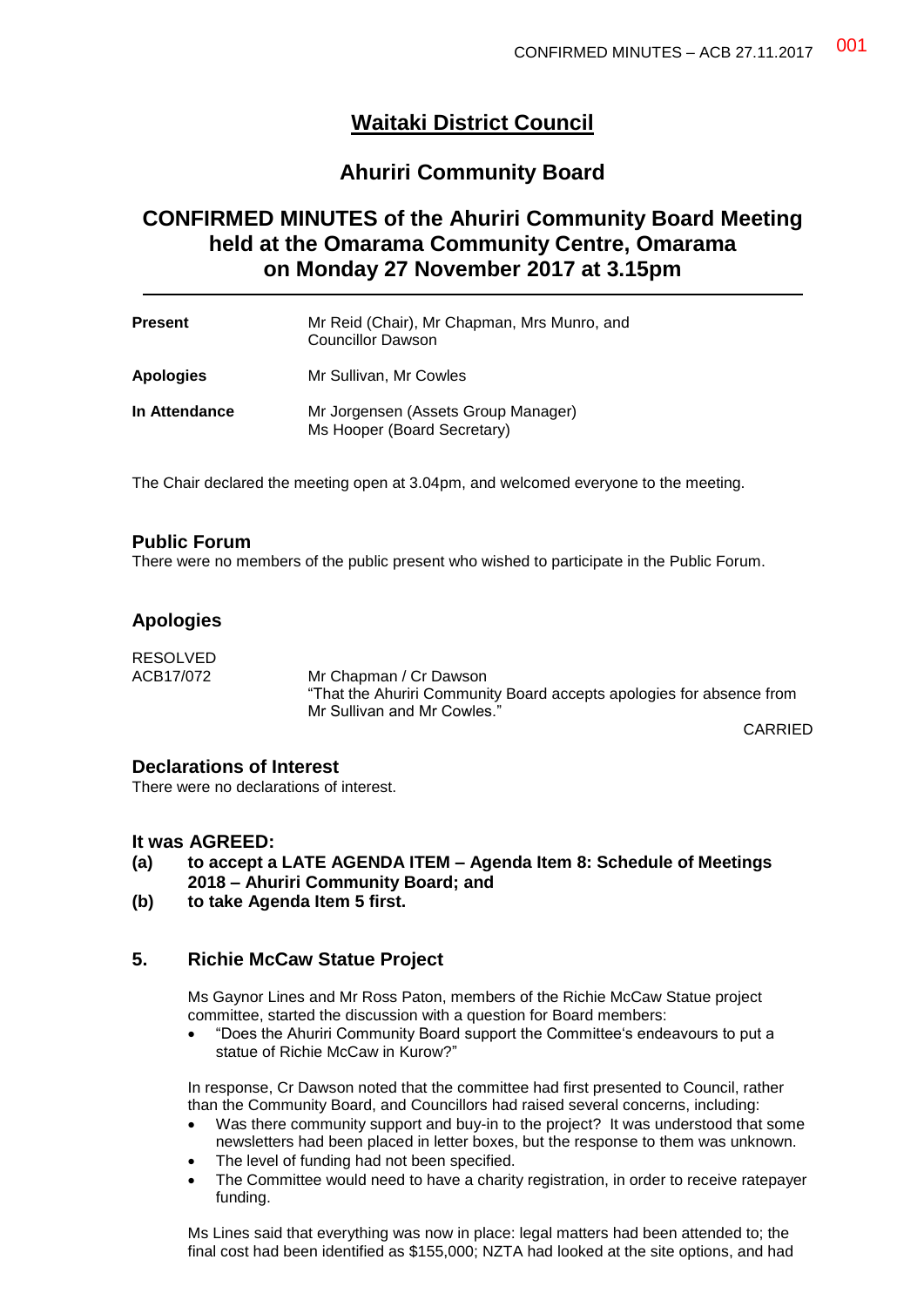granted consent for the third one, outside of 3 Rivers restaurant where hundreds of people passed regularly. The Committee was now under the umbrella of the Waitaki Valley Community Society. There had been problems with that relationship recently, but those had been rectified. Mr Paton had recently been appointed Deputy Chairman, and Peter Ellis, Chairman.

The Chair suggested that the project committee would need to gather all of the relevant information together, and then make a presentation to the Board. He added that the Board was responsible for deciding where things would go in the town.

Other key discussion points included:

- Mark White, a sculptor in Christchurch, would be engaged to build the statue
- The owner of the statue would be the Waitaki Valley Community Society. If the Society was to wind up in the future, then Council would likely become the owner.
- There would be an easement for life put in place to protect the land the statue would sit on, even if the restaurant was sold in the future.
- Funding thus far included a \$15k commitment from Meridian, and \$5k from the Society.
- Expenses had included some advertising and legal costs, the framing of a signed rugby jersey, and promotion.
- Other funding sources being canvassed included Sturgeons (which had offered to hold a black-tie dinner), local businesses had been sent letters; and large organisations would also be approached.
- The project committee had no intention to seek money from the Council. However, if an offer of funding was made by the Council, then the Committee would be happy to accept it.
- It was suggested that a project plan be developed, so that potential funders and supporters could see the framework within which the project would be implemented and managed.
- People were already asking about when the statue might be completed

Mr Jorgensen clarified that at this stage, there is no recommendation for funding for the project from the Community Board to Council. That would be needed before Council could even consider it. He recommended that the committee try other funding sources first. If there was a shortfall of, say, \$10k after exhausting all other options, then maybe an approach could be made then. However, it was unlikely that an upfront request for \$50k could be considered favourably.

The Chair suggested that the correct process would be for the committee to go through the Society, to write up a project proposal with a set plan, and take that formally to the Community Board for its support. If that support could be obtained, then the next step would be to make application to Council with Board support attached to it.

Ms Lines confirmed that she would adopt that process, and work initially to get everything before the Society. Mr Paton also circulated a letter from a new resident in the community which was very much in support of the project, and it was suggested that that be included in the project committee's proposal to the Society.

The Chair thanked Ms Lines and Mr Paton for attending the meeting, and undertook to discuss the matter further with the Board Chairman Graham Sullivan as soon as he could. He further noted that, as a member of the Society, he believed that the project committee had now addressed most of the matters which had caused prior concern and that would put other members at ease. Cr Dawson endorsed those remarks from a Council perspective.

#### **It was AGREED to return to the beginning of the agenda at this time.**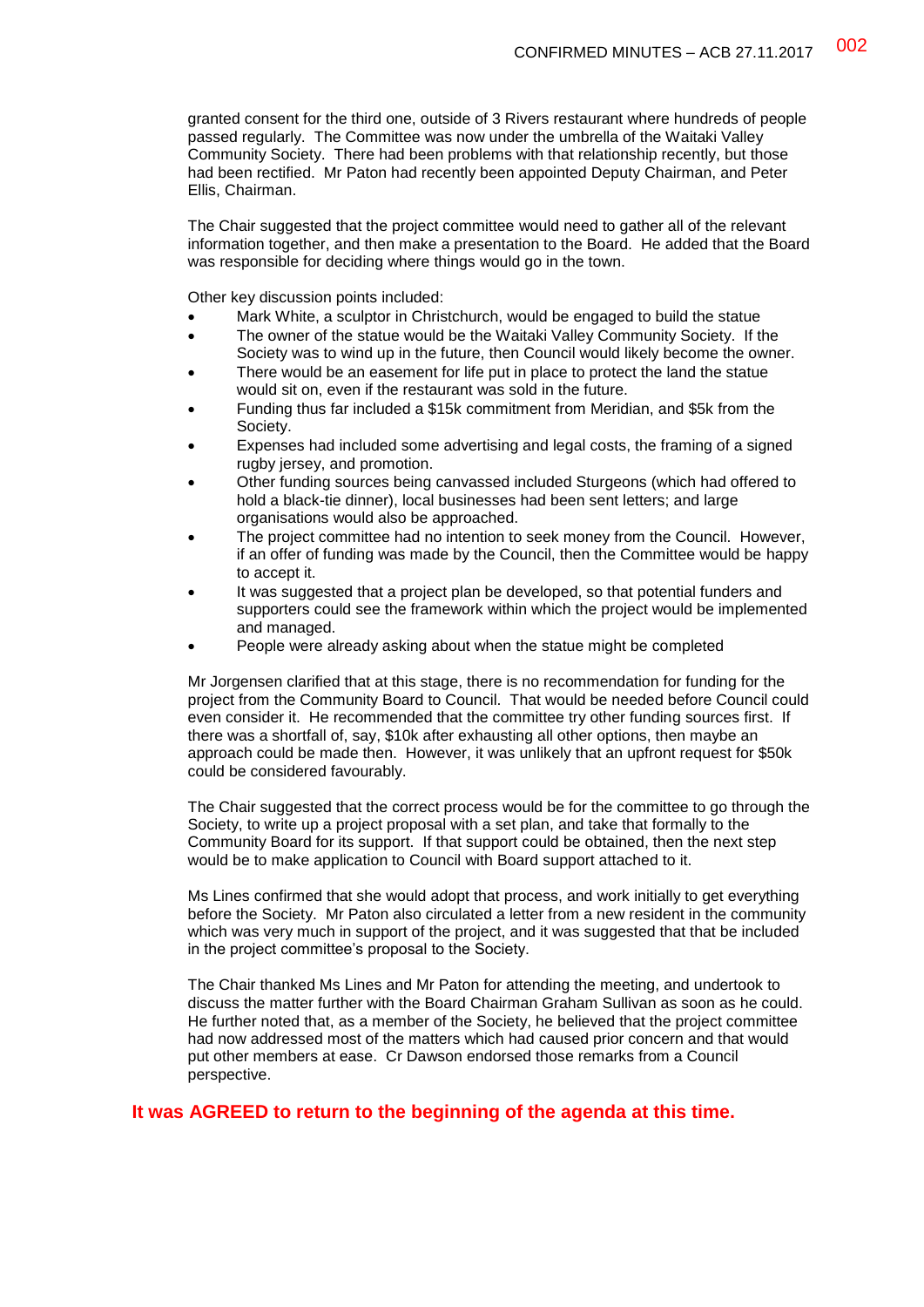# **1. Confirmation of Previous Meeting Minutes**

#### **Matters Arising**

| <b>RESOLVED</b> |                                                                           |
|-----------------|---------------------------------------------------------------------------|
| ACB17/073       | Cr Dawson / Mrs Munro                                                     |
|                 | "That the Ahuriri Community Board support the expenditure of \$2,500      |
|                 | from its Community Board Discretionary Fund for the swimming area         |
|                 | zone at Parsons Rock, in conjunction with ECAN, and that this instruction |
|                 | be passed on to Mr van der Spek to implement immediately."                |
|                 | <b>CARRIED</b>                                                            |
|                 |                                                                           |
| <b>RESOLVED</b> |                                                                           |
| ACB17/074       | Cr Dawson / Mrs Munro                                                     |
|                 | "That the Ahuriri Community Board confirms meeting minutes of             |
|                 | 16 October 2017, with minor typographical amendments, as a true and       |
|                 | correct record of that meeting."                                          |
|                 |                                                                           |

CARRIED

### **2. Assets Update**

The memorandum, as circulated, updated the Ahuriri Community Board on issues, operations and projects managed by the Assets Group, occurring within the Ahuriri Ward since the last Board meeting.

Key discussion points were as follows:

- Kurow lighting this was likely to happen in February.
- The waste minimisation contract was discussed in a workshop with the Board today. In response to a question, Mr Jorgensen confirmed that it was a stand-alone issue.
- Board members confirmed that they wanted to continue to receive the detailed A3 Assets Programme "WDC 642 Summary Reports" in future agendas.

RESOLVED

ACB17/075 Mr Chapman / Mrs Munro

"That the Ahuriri Community Board receives the information."

CARRIED

## **3. Recreation Update**

The memorandum, as circulated, updated the Ahuriri Community Board on routine work, maintenance issues and progress on minor projects from 24 August to 15 November 2017.

Key discussion points were as follows:

- An update on the Omarama Dump Station Plumbing had been corrected, and the base would be re-levelled once a quote for the work had been obtained. Cr Dawson expressed concern that it would become a health issue if it was not sorted quickly.
- Board members were delighted that there had been no issues over Labour Weekend. The Police presence had been considerable, and everything had been well organised.
- A recent ITM Jet Boat event had not organised toilet facilities to be onsite. The Chair had spoken to the Recreation Manager about the need to make sure such facilities were in place for all future events.
- ECAN's monitoring of the African 'love grass' was important, as it spread easily (eg mowing contractors can carry the seeds from elsewhere). It is important that the community is aware of the dangers of such matters.

RESOLVED

ACB17/076 Cr Dawson / Mr Chapman

"That the Ahuriri Community Board receives the information."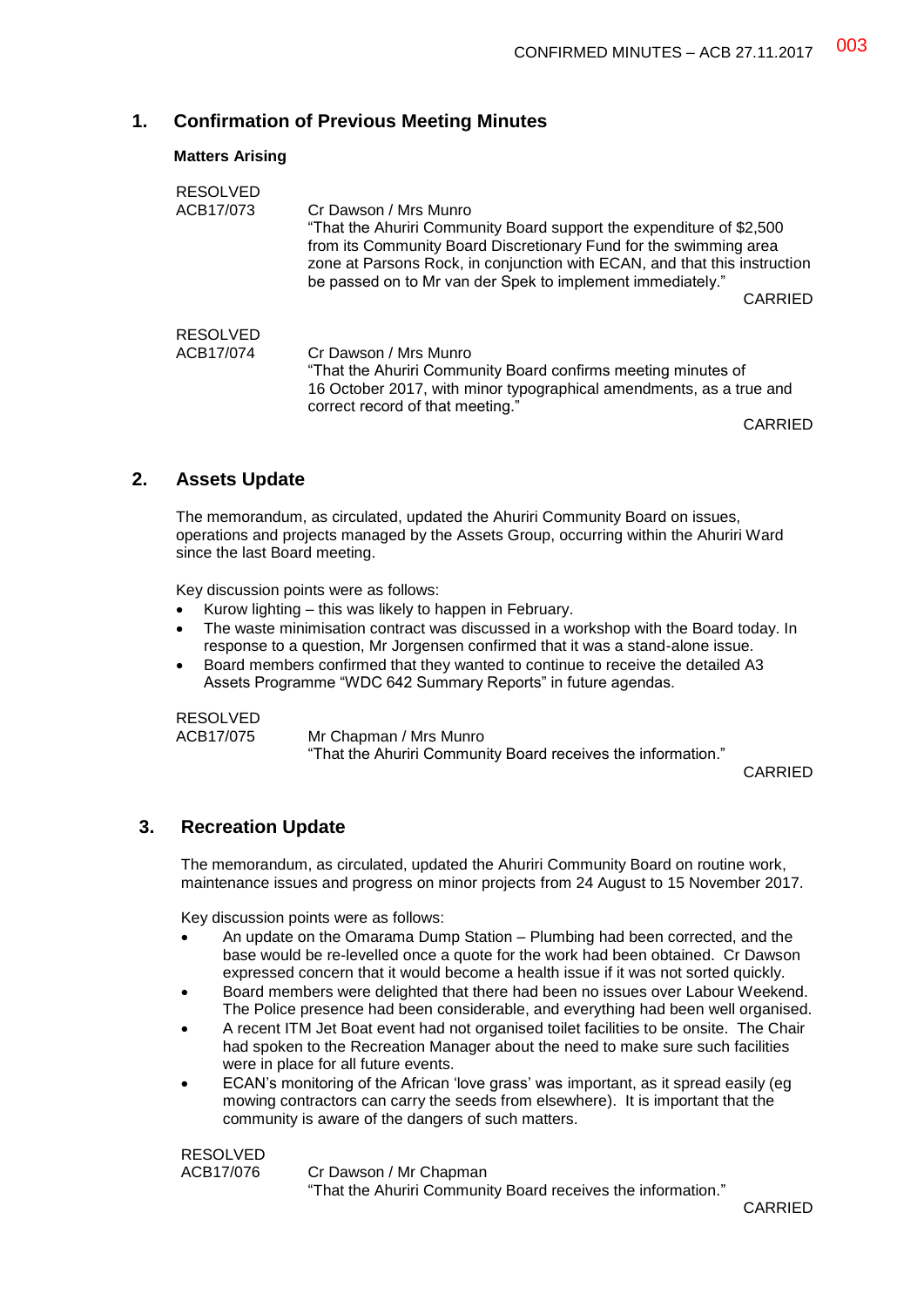#### **4. Building Consents Issued in Ahuriri Ward for the month of October 2017**

The report, as circulated, provided the Ahuriri Community Board with a list of building consents issued in Ahuriri Ward for the month of October 2017.

RESOLVED<br>ACB17/077 Mrs Munro / Mr Chapman "That the Ahuriri Community Board receives the information."

CARRIED

#### **6. Community Board Discretionary Funding Items**

6.1 Invoice 11223 dated 6 November 2017 in the amount of \$2,500 for work on the Pontoon at Otematata had been circulated.

RESOLVED

| 11 LUUL V LU |                                                                       |
|--------------|-----------------------------------------------------------------------|
| ACB17/078    | Mr Reid / Mrs Munro                                                   |
|              | That the Ahuriri Community Board approves the payment of Otago        |
|              | Maintenance Limited's invoice 11223 for pontoon work at Otematata, in |
|              | the amount of \$2,500 (excluding GST).                                |
|              | CARRIED                                                               |

6.2 A letter dated 26 October 2017 from Nikki Ormandy, Secretary of the Waitaki Valley Community Society, had been circulated. It sought the Ahuriri Community Board's consideration of installing a drinking water fountain and bottle filler in the children's playground at Hydro Place, Kurow.

#### RESOLVED

ACB17/079 Mr Reid / Mr Chapman That the Ahuriri Community Board recommends: That Council investigates the costs and viability of installing a drinking water fountain and bottle filler in the children's playground at Hydro Place, Kurow.

CARRIED

Further discussion followed, during which the suggestion was made to consider installing similar facilities in all three children's playgrounds in the Ward (ie Omarama and Otematata, as well as Kurow). It was also suggested the one in Omarama might be better placed in the centre of town, alongside the memorial gate.

### RESOLVED

ACB17/080 Mrs Munro / Mr Chapman That the Ahuriri Community Board recommends: That Council officers investigate the costs and viability of installing a drinking water fountain and bottle filler in and around the two other playgrounds in Otematata and Omarama, and report back to the Board".

CARRIED

It was AGREED that locations could be discussed and finalised at a later stage.

### **7. Elected Members' and Executive Management's Information Report**

The report, as circulated, presented collated updates from Elected Members of the Ahuriri Community Board and of Council, and from Executive Management, in order to share information about matters and events that have occurred since the previous Board meeting. Contributing reports were presented in two parts, as follows: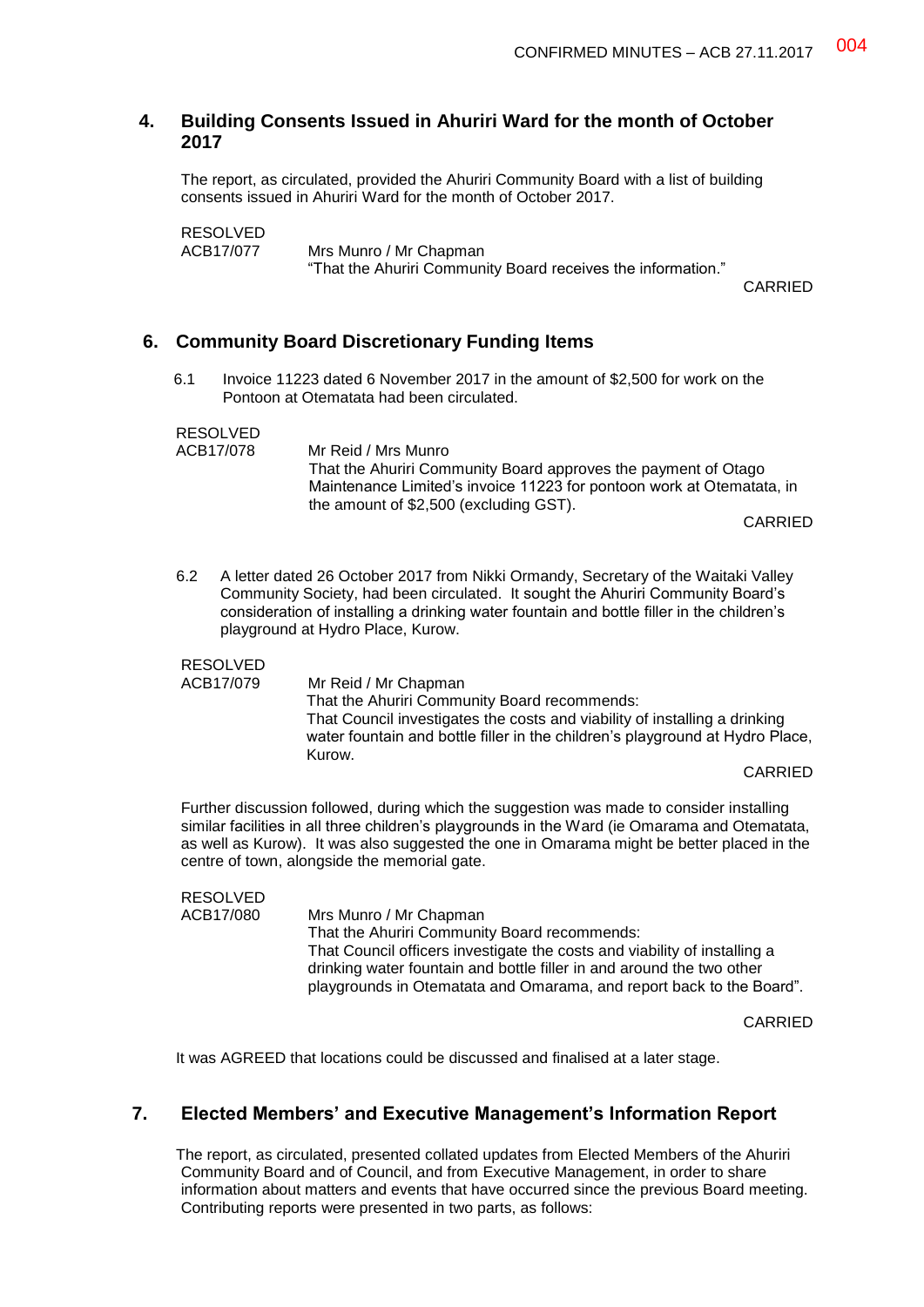#### **Part I – Community Board Elected Members**

- Chairperson's Report to this meeting;
- Community Board Members' Reports to this meeting;
- Community Board Councillor's Report to this meeting;

#### **Part II – Management and Council Elected Members and Management**

- Mayor's Report to 25 October 2017 Council Meeting;
- Chief Executive's Report to 25 October 2017 Council Meeting; and
- Customer Services Group Manager's Health and Safety Update to Customer Services Committee Meeting, 11 October 2017

#### **Key discussion points were as follows:**

- \$28k had been raised from the Omarama garden tour (wonderful result)
- There is a new electric car charger in the main street of Kurow
- Mr Chapman had attended the A2O meeting, which had been "interesting". The trail is looking great. Rob Roy will be a difficult piece. Mr Jorgensen noted that that he believed the next round of fund-raising would be for the Aviemore section through to the Waitaki dam.
- Clean up work was required around Enfield to address recent rain damage.

Cr Dawson spoke to his report, and sought to highlight two points as follows:

- He had not been able to participate in Council's Easter Sunday shop trading hearings and deliberations, because – by law – he had an actual or perceived conflict of interest that could only be managed by withdrawing from the discussions. That was unfortunate, but required. He believed Council had made the right decision based on the submissions received.
- Whitestone Contracting was doing really well.

RESOLVED

ACB17/081 Mr Reid / Mr Chapman "That the Ahuriri Community Board receives the information, and the reports be taken as read."

CARRIED

## **8. LATE AGENDA ITEM: Schedule of Meetings 2018 – Ahuriri Community Board**

The Board Secretary tabled a copy of the Schedule of Meetings 2018 which Council had adopted at its Extraordinary Meeting on 15 November 2017. It included meeting dates and venues for the Ahuriri Community Board which had been discussed with the Board Chairman before being incorporated into the final Schedule for Council's consideration. The Board Secretary advised that Council had asked her to discuss again the December 2018 meeting date with both Community Boards with a view to having them on separate days a week apart, rather than on the same day. She had spoken to Board Chairman Graham Sullivan, and he had agreed to the Ahuriri Community Board's December 2018 meeting being held on Monday 17 December at the usual time of 3.15pm.

Board members ENDORSED that change. Cr Dawson requested a further change – for the venue of the April meeting to be the Omarama Community Centre, in order to spread the year's meetings more evenly across the Ward's three main centres. This change was also AGREED.

Board members gratefully accepted the invitation to attend a joint community board workshop with Waihemo on Monday 22 January (between 1.00pm – 3.00pm), preceded by a 'welcome back' lunch (12.00pm – 1.00pm). The Board Secretary undertook to confirm arrangements via email before Council finished for the year on Friday 22 December.